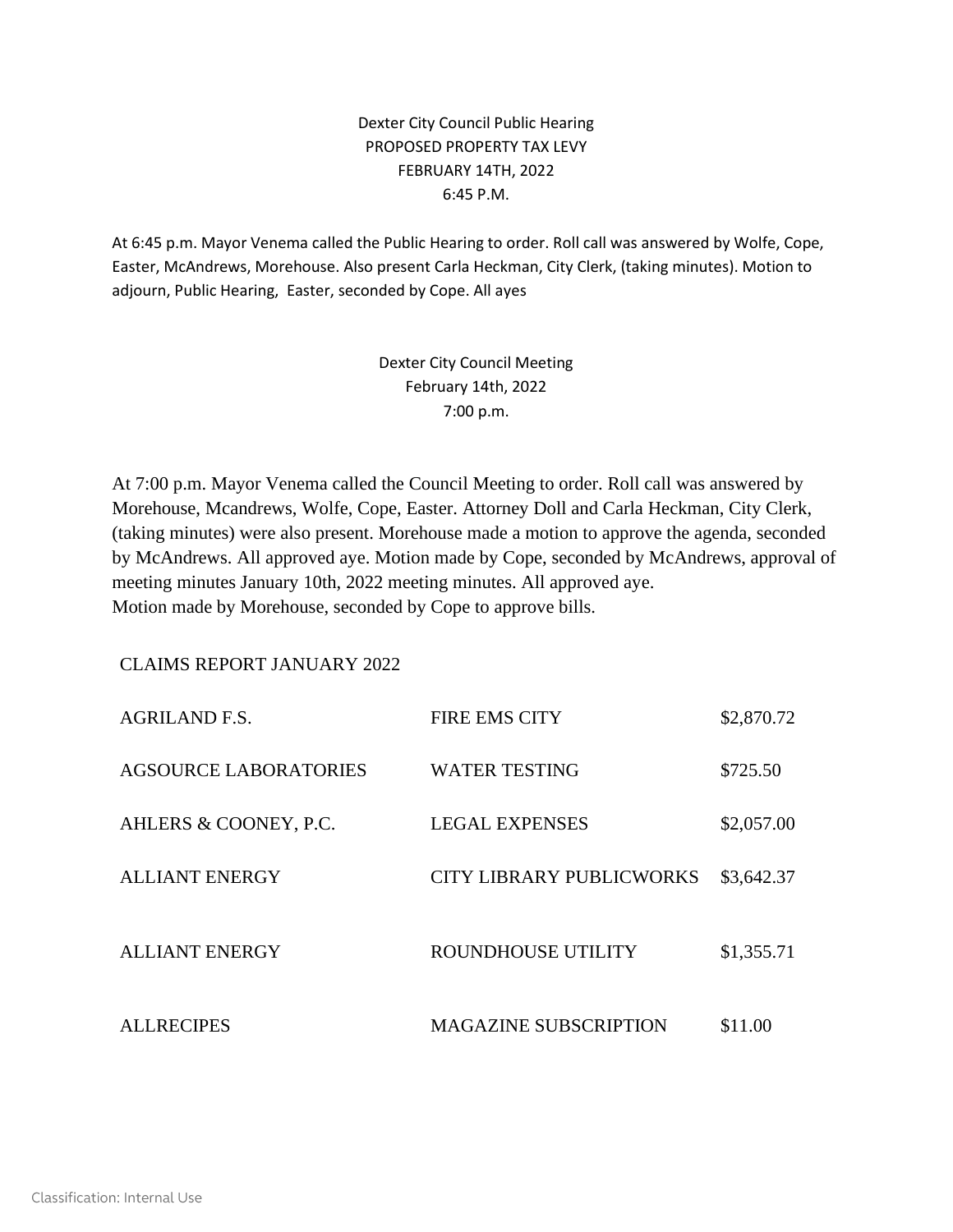| <b>AMAZON CAPITAL SERVICES</b>            | <b>COMPUTER OFFICE SUPPLIES</b>                 | \$49.14    |
|-------------------------------------------|-------------------------------------------------|------------|
| <b>ANKENY SANITATION</b>                  | <b>SANITATION SERVICES</b>                      | \$6,280.37 |
| <b>BAKER &amp; TAYLOR</b>                 | <b>LIBRARY MATERIALS</b>                        | \$424.64   |
| <b>BETTER HOMES &amp; GARDENS</b><br>MAG. | <b>MAGAZINE SUBSCRIPTION</b>                    | \$11.00    |
| <b>CARLA HECKMAN</b>                      | <b>EDUCATIONAL CLASS COST</b>                   | \$208.00   |
| <b>CARLA HECKMAN</b>                      | <b>STAMPED ENVELOPES</b>                        | \$357.40   |
| <b>CARLA HECKMAN</b>                      | <b>COMPUTER INK</b>                             | \$120.99   |
| <b>CORE &amp; MAIN</b>                    | <b>WATER PARTS</b>                              | \$420.00   |
| <b>COUNTRY</b>                            | <b>MAGAZINE SUBSCRIPTION</b>                    | \$15.00    |
| <b>DALLAS CO SHERIFF'S OFFICE</b>         | <b>JANUARY 2022 POLICE</b><br><b>PROTECTION</b> | \$2,188.56 |
| <b>EARLHAM BLDG. CENTER</b>               | <b>COLD PATCH W/REDFIELD</b>                    | \$542.50   |
| EARLHAM BLDG, CENTER                      | <b>MAINTENANCE</b>                              | \$118.40   |
| <b>EFTPS</b>                              | <b>FED/FICA TAXES</b>                           | \$2,624.85 |
| <b>EFTPS</b>                              | <b>FED/FICA TAX</b>                             | \$41.18    |
| <b>FELD FIRE</b>                          | <b>FIRE BUNKER GEAR</b>                         | \$1,810.50 |
| <b>FOOD NETWORK MAGAZINE</b>              | <b>MAGAZINE SUBSCRIPTION</b>                    | \$19.97    |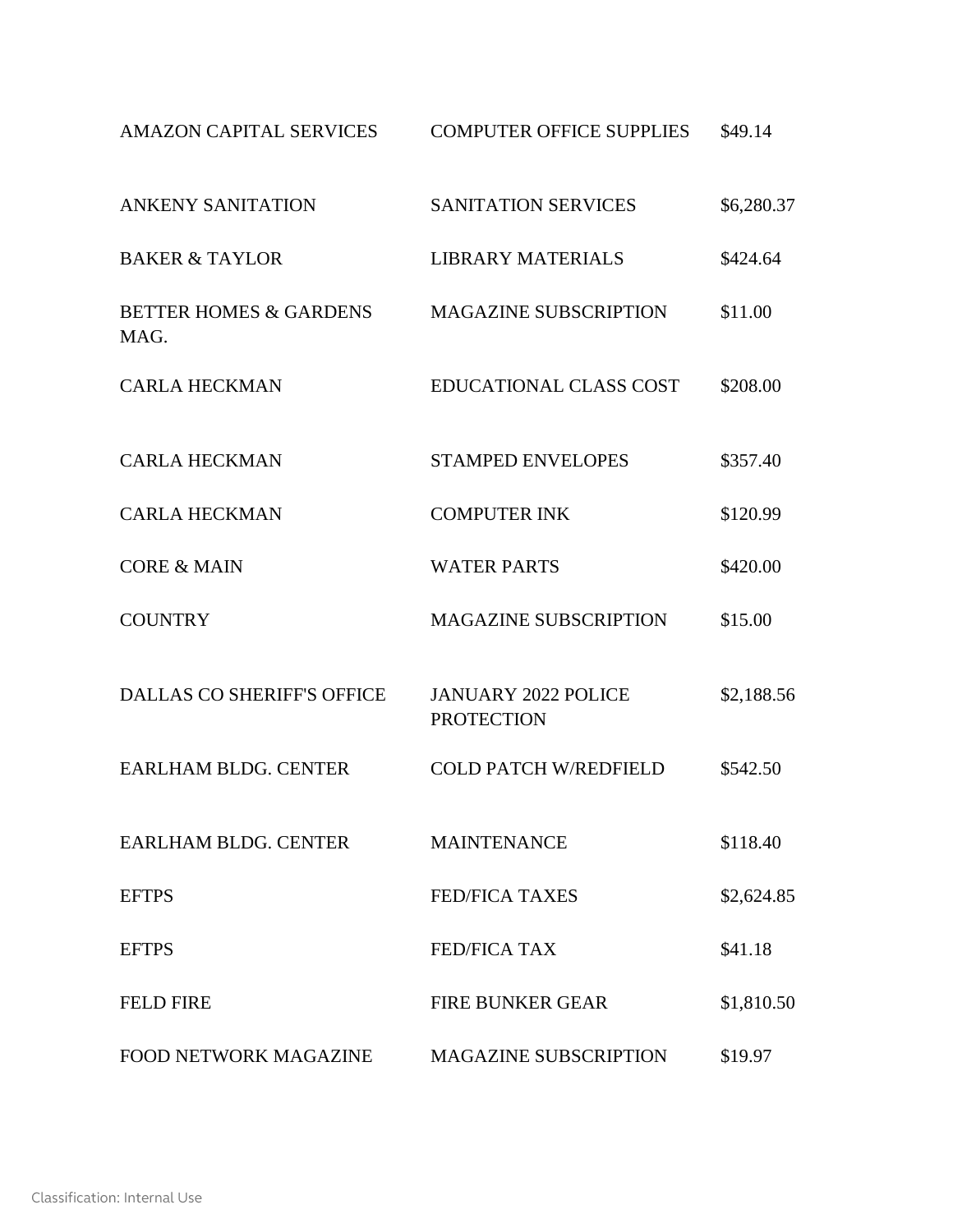| <b>GRIT</b>                                               | MAGAZINE SUBSCRIPTION        | \$18.95    |
|-----------------------------------------------------------|------------------------------|------------|
| HAWKEYE TRUCK EQUIPMENT                                   | OIL SNOW REMOVAL             | \$42.00    |
| HAWKINS, INC                                              | <b>WATER CHEMICALS</b>       | \$595.35   |
| HOPKINS & HUEBNER, P.C.                                   | <b>ATTORNEY FEES</b>         | \$847.48   |
| <b>IOWA ASSOC OF MUNICIPAL WATER MEMBER DUES</b><br>UTIL. |                              | \$650.00   |
| <b>IOWA HISTORY JOURNAL</b>                               | <b>MAGAZINE SUBSCRIPTION</b> | \$35.95    |
| <b>IOWA LIBRARY ASSOC.</b>                                | <b>MEMBERSHIP</b>            | \$30.00    |
| <b>IOWA ONE CALL</b>                                      | <b>LOCATES</b>               | \$33.70    |
| IOWA PUMP WORKS, INC.                                     | <b>PUMP REPAIR</b>           | \$1,281.30 |
| <b>IPERS</b>                                              | <b>IPERS</b>                 | \$1,943.69 |
| <b>IPERS</b>                                              | <b>IPERS</b>                 | \$42.36    |
| <b>IPERS</b>                                              | <b>IPERS</b>                 | \$0.05     |
| LOVE OF QUILTING                                          | <b>MAGAZINE SUBSCRIPTION</b> | \$28.97    |
| <b>MEDIACOM</b>                                           | <b>TECHNOLOGY SERVICES</b>   | \$281.30   |
| NORTHWAY WELL AND PUMP<br><b>COMPANY</b>                  | <b>CLEAN WELL PUMP</b>       | \$5,500.00 |
| PAYROLL CHECKS                                            |                              | \$9,492.49 |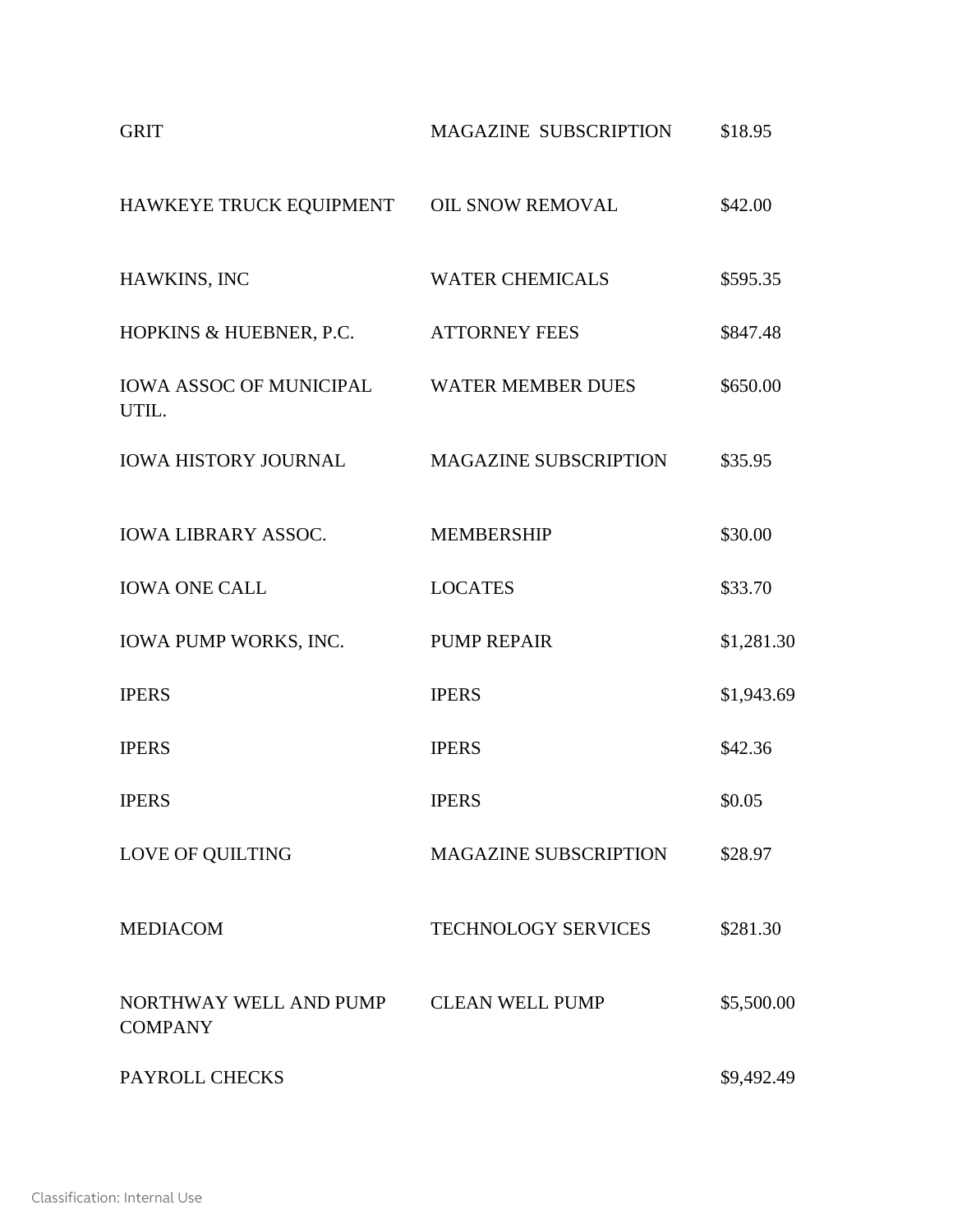| PETTY CASH - LIBRARY                           | <b>MATERIALS</b>                                   | \$112.01    |
|------------------------------------------------|----------------------------------------------------|-------------|
| <b>QUILL CORPORATION</b>                       | <b>CITY SUPPLIES</b>                               | \$62.42     |
| <b>REFUND CHECK</b>                            | <b>UTILITY REFUND</b>                              | \$150.00    |
| SCOTT'S CUSTOM & COLLISION VEHICLE MAINTENANCE |                                                    | \$521.60    |
| <b>SOUTHERN LIVING</b>                         | <b>MAGAZINE SUBSCRIPTION</b>                       | \$15.00     |
| <b>TASTE OF HOME</b>                           | <b>MAGAZINE SUBSCRIPTION</b>                       | \$24.59     |
| THE SHREDDER                                   | <b>SHREDDING SERVICE</b>                           | \$42.00     |
| THE STUART HERALD                              | PRINTING & PUBLISHING                              | \$455.28    |
| <b>STUART TRUE VALUE</b><br><b>HARDWARE</b>    | <b>MATERIALS</b>                                   | \$19.98     |
| <b>U.S.CELLULAR</b>                            | <b>CELL PHONE</b>                                  | \$103.41    |
| <b>US POSTAL SERVICE</b>                       | <b>ANNUAL MAILING FEE</b>                          | \$265.00    |
| <b>DAVID VENEMA</b>                            | <b>TRAINING</b>                                    | \$60.00     |
| <b>DAVID VENEMA</b>                            | <b>OFFICE SUPPLIES</b>                             | \$16.10     |
| <b>WINDSTREAM</b>                              | <b>WINDSTREAM PHONES</b>                           | \$408.07    |
| XENIA RURAL WATER DISTRICT                     | <b>WATER MATERIAL &amp;</b><br><b>INSTALLATION</b> | \$768.59    |
| <b>REPORT TOTAL</b>                            |                                                    | \$49,742.44 |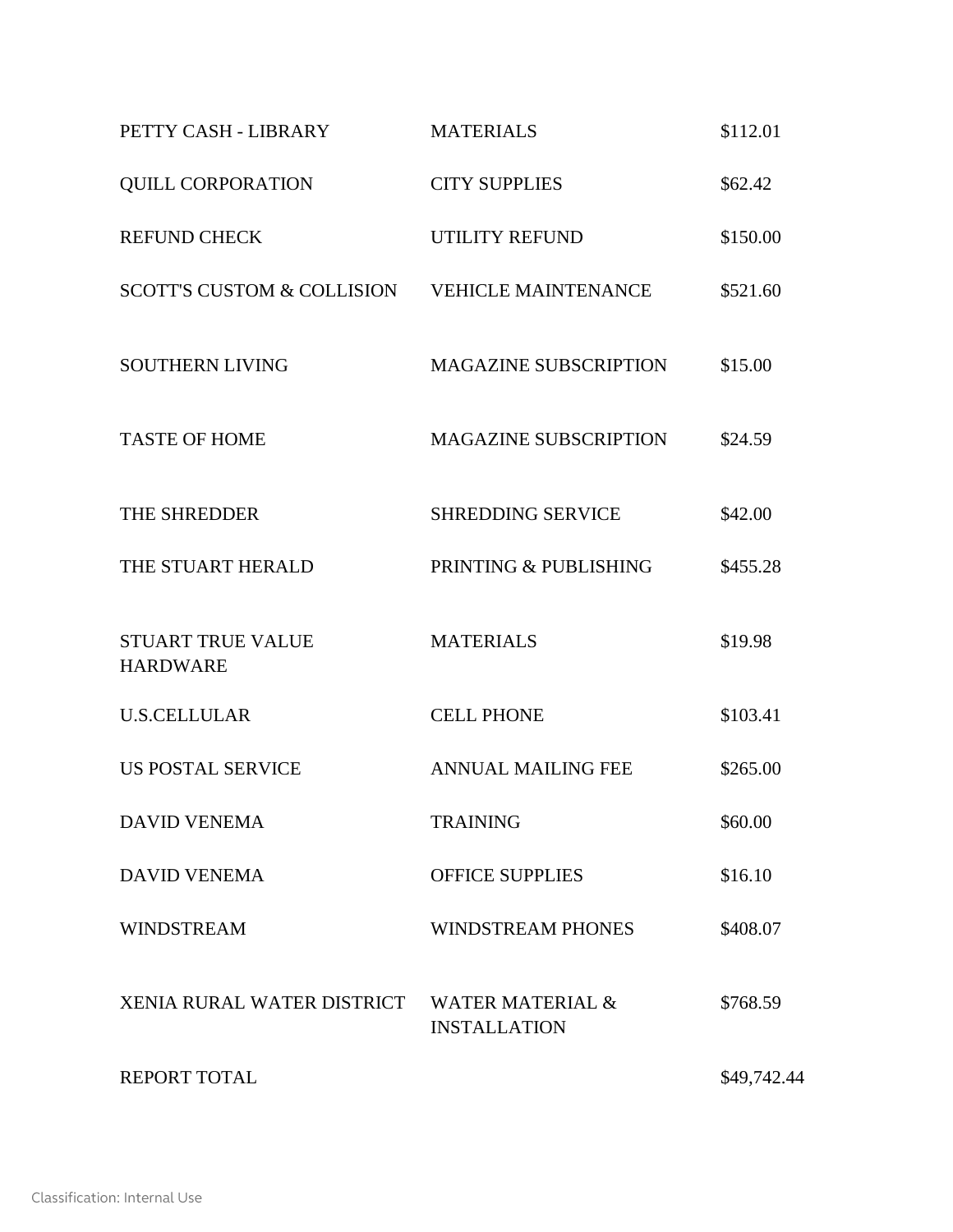## **EXPENSES**

| <b>GENERAL</b>            | \$24,708.74 |
|---------------------------|-------------|
| <b>ROAD USE TAX</b>       | \$5,087.17  |
| <b>EMPLOYEE BENEFITS</b>  | \$0.05      |
| <b>EMERGENCY FUND</b>     |             |
| <b>LOST</b>               |             |
| <b>WATER</b>              | \$15,740.54 |
| <b>SEWER</b>              | \$4,205.94  |
| <b>SEWER SINKING FUND</b> |             |
| STORM WATER TOTAL         |             |
| <b>TOTAL FUNDS</b>        | \$49,742.44 |

Reports Boards & Commissions Dallas County Sheriff provided handouts, Roundhouse provided handouts, Library provided handouts. Reports from City Departments were Public Works with handouts, Fire & EMS provided handouts

Clerk Updates the State Auditor's office meeting with select city members to hold an exit interview.

Citizens Comments Amber Callahan brought up having more people involved with the Fall Festival with Jen Clementson assisting in heading up planning, making an actual official committee. Morehouse mentioned that it would help the Lyon's club. Also, someone has reached out to donate for official advertising.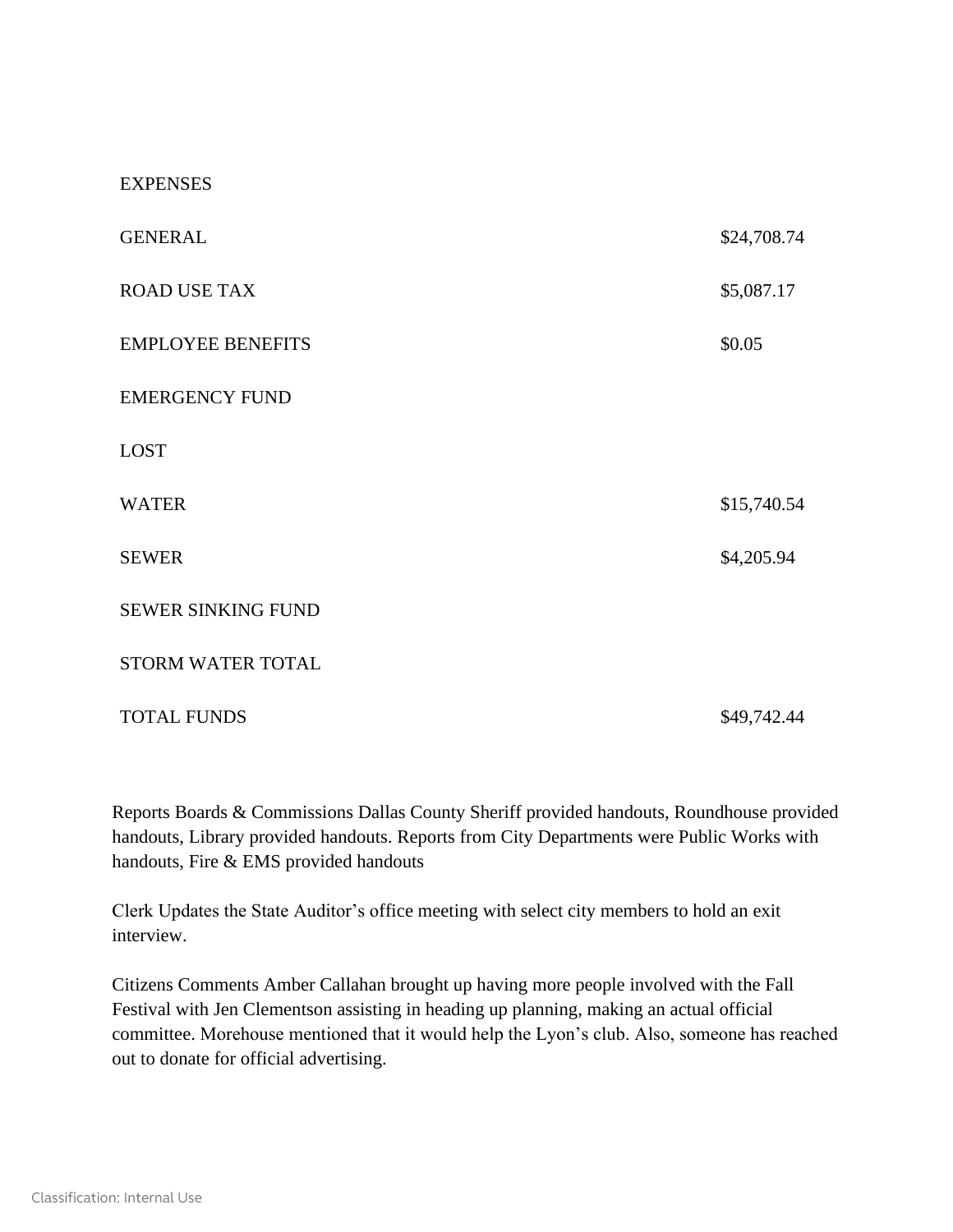SAMS GIS mapping gave a presentation on mapping. A motion was made by Morehouse, seconded by Easter, to approve SAMS GIS. All ayes.

Motion was made by McAndrews, seconded by Easter for the sewer maintenance program Accujet. All ayes.

Motion made by Easter, seconded by Wolfe to officially accept the resignation Mary McColloch resignation effective date February 24th, 2022. All ayes. Motion made by Easter seconded by Wolfe to accept the resignation of Board Secretary June Weesner-Beam and resignation of Board President Karen Mendenhall

Motion made by Morehouse, seconded by Wolfe to approve Iowa Pump Works quote for motor rebuild. All ayes. Needs questioned with possible over charge

The Mayor approved and appointed a Resident Library Board Member, Dave Minturn. Motion to approve appointment by Morehouse, seconded by Wolfe. All Ayes

Ordinance NO. 2022-01 to increase garbage rates effective with March 1st, 2022 billing. Motion made by Morehouse, seconded by McAndrews. Passed the first reading Wolfe, Cope, Easter, McAndrews, Morehouse all ayes. Second reading waived by Morehouse, seconded by McAndrews. Roll call vote Wolfe, Cope, Easter, McAndrews, Morehouse all ayes. Third reading waived by Morehouse, seconded by McAndrews. Roll call vote Wolfe, Cope, Easter, McAndrews, Morehouse all ayes.

Motion was made by Morehouse, seconded by McAndrews, to enter into a temporary water purchase agreement between Xenia Rural Water District and the City of Dexter, replacing expired agreement. All ayes

Resolution No. 2022-03 Approving FY 2022-2023 Maximum Property Tax Dollars. Motion made by Morehouse, seconded by Wolfe. All aye

Date set for Public Hearing to Approve 2022-23 Budget(March 14th, 2022)

Water bill of the burned house, no charge for water, sewer, per council, trash canceled.

Motion to change/acquire services for Credit Card, Debit Card, Check Transactions with Elavon \$12.99 monthly, directly with First State Bank. Motion by Morehouse, seconded by McAndrews. All aye

Motion to change to business hours, Monday's 9-5:30 Tuesday's 9-5:30, Wednesday Thursday Friday 7:00-3:30. Motioned by McAndrews, seconded by Cope. All aye

Consider motion to enter into Possible Closed Session Iowa Code 21.5(1)(i) at 8:40 p.m.

Enter into regular session at 8:50